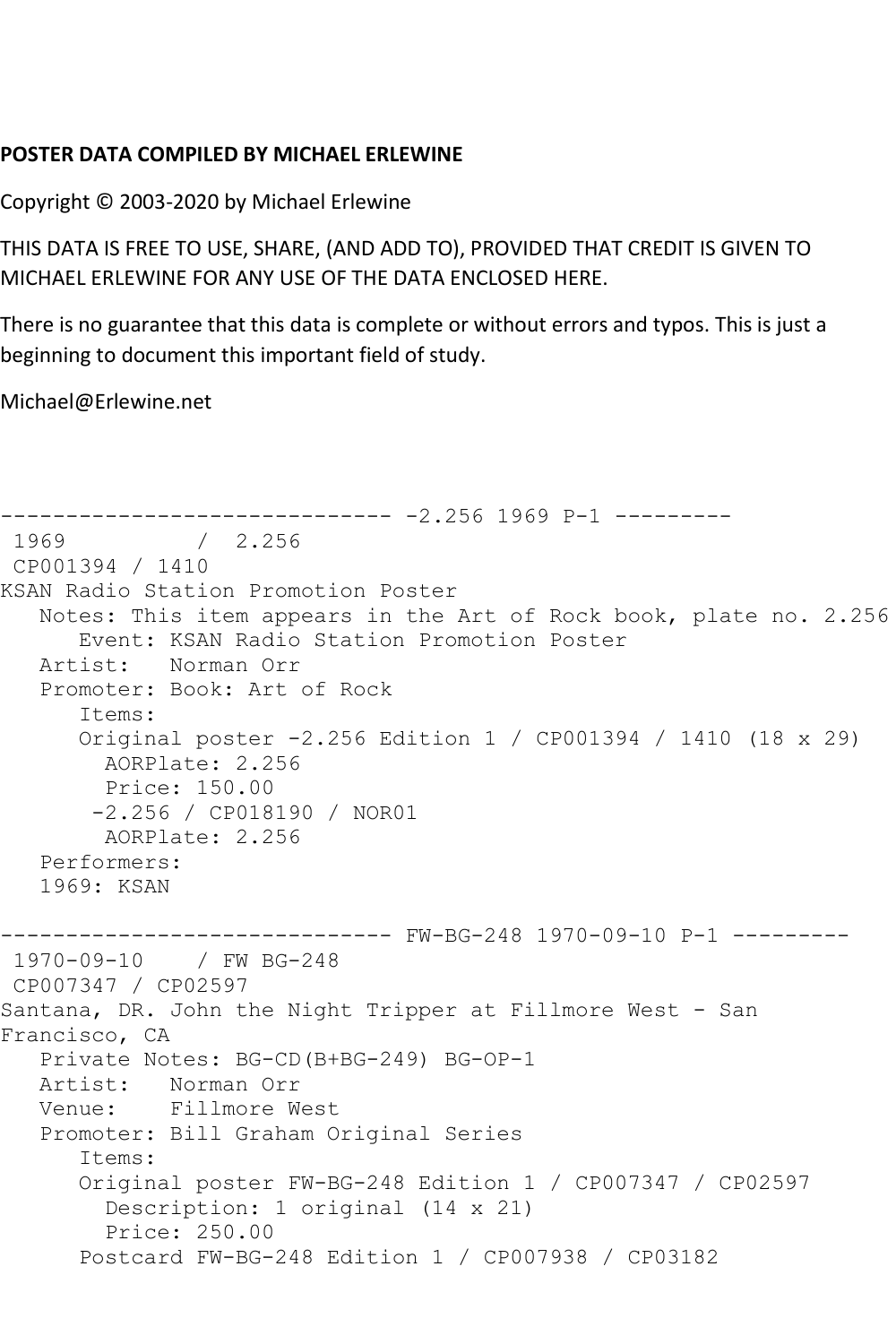Description: original, postal variations, double with BG249  $(7 \times 9 - 1/4)$  Price: 40.00 Performers: 1970-09-10 1970-09-13: Fillmore West Carlos Santana / DR. John the Night Tripper / Luther Allison ------------------------------ FW-BG-249 1970-09-17 P-1 --------- 1970-09-17 / FW BG-249 CP007348 / CP02598 Quicksilver Messenger Service, Buddy Miles at Fillmore West - San Francisco, CA Private Notes: BG-CD(+BG-248) BG-OP-1<br>Artist: Norman Orr Norman Orr Venue: Fillmore West Promoter: Bill Graham Original Series Items: Original poster FW-BG-249 Edition 1 / CP007348 / CP02598 Description: 1 original (14 x 21) Price: 275.00 Postcard FW-BG-249 Edition 1 / CP007938 / CP03182 Description: original, double with BG248 (7 x 9-1/4) Price: 150.00 Performers: 1970-09-17 1970-09-20: Fillmore West Quicksilver Messenger Service / Buddy Miles / Robert Savage ------------------------------ FW-BG-251 1970-10-08 P-1 --------- 1970-10-08 / FW BG-251 CP007349 / CP02599 Van Morrison, Captain Beefheart and his Magic Band at Fillmore West - San Francisco, CA Private Notes: BG-CD(B+BG-252) BG-OP-1 Artist: Norman Orr Venue: Fillmore West Promoter: Bill Graham Original Series Items: Original poster FW-BG-251 Edition 1 / CP007349 / CP02599 Description: 1 original (14 x 21) Price: 150.00 Postcard FW-BG-251 Edition 1 / CP007940 / CP03184 Description: original, postal variations, double with BG252  $(7 \times 9-1/4)$  Price: 75.00 Performers: 1970-10-08 1970-10-11: Fillmore West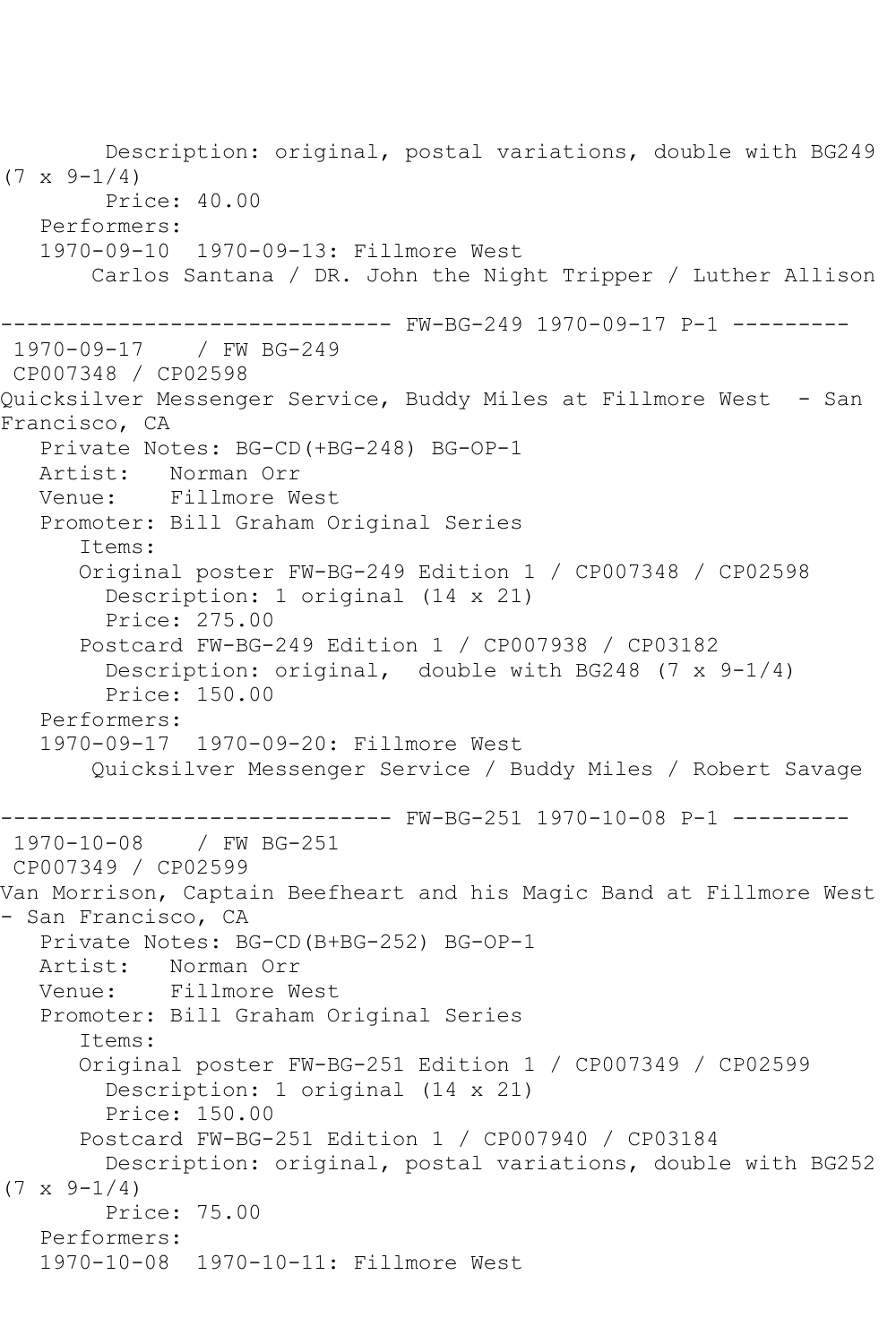Van Morrison / Captain Beefheart and his Magic Band / Jerry Hahn Brotherhood ------------------------------ FW-BG-252 1970-10-15 P-1 --------- 1970-10-15 / FW BG-252 CP007350 / CP02600 Leon Russell, Miles Davis at Fillmore West - San Francisco, CA Private Notes: BG-CD(+BG-251) BG-OP-1<br>Artist: Norman Orr Norman Orr Venue: Fillmore West Promoter: Bill Graham Original Series Items: Original poster FW-BG-252 Edition 1 / CP007350 / CP02600 Description: 1 original (14 x 21) Price: 150.00 Postcard FW-BG-252 Edition 1 / CP007940 / CP03184 Description: original, postal variations, double with BG251  $(7 \times 9 - 1/4)$  Price: 75.00 Performers: 1970-10-15 1970-10-18: Fillmore West Leon Russel / Miles Davis / Sea Train / Hammer ------------------------------ FW-BG-257 & 258 1970-11-19 P-1 ------ --- 1970-11-19 / FW BG-257 & 258 CP005907 / CP01156 Love, Arthur Lee at Fillmore West - San Francisco, CA Private Notes: BG-CD(A) BG-OP-1<br>Artist: Norman Orr Norman Orr Venue: Fillmore West Promoter: Bill Graham Original Series Items: Original poster FW-BG-257 & 258 Edition 1 / CP005907 / CP01156 Description: 1 original, double sized. See Eric King's guide for complete details. (28 x 21-1/4) Price: 600.00 Postcard FW-BG-257 & 258 Edition 1 / CP007945 / CP03189 Description: original, postal variations, double with BG258  $(7 \times 9 - 1/4)$  Price: 100.00 Performers: 1970-11-19 1970-11-22: Fillmore West Love / Arthur Lee / James Gang / Black Sabbath 1970-11-26 1970-11-29: Sha Na Na / Elvin Bishop / Tower of Power --------- FW-BG-261 1970-12-14 P-1 ---------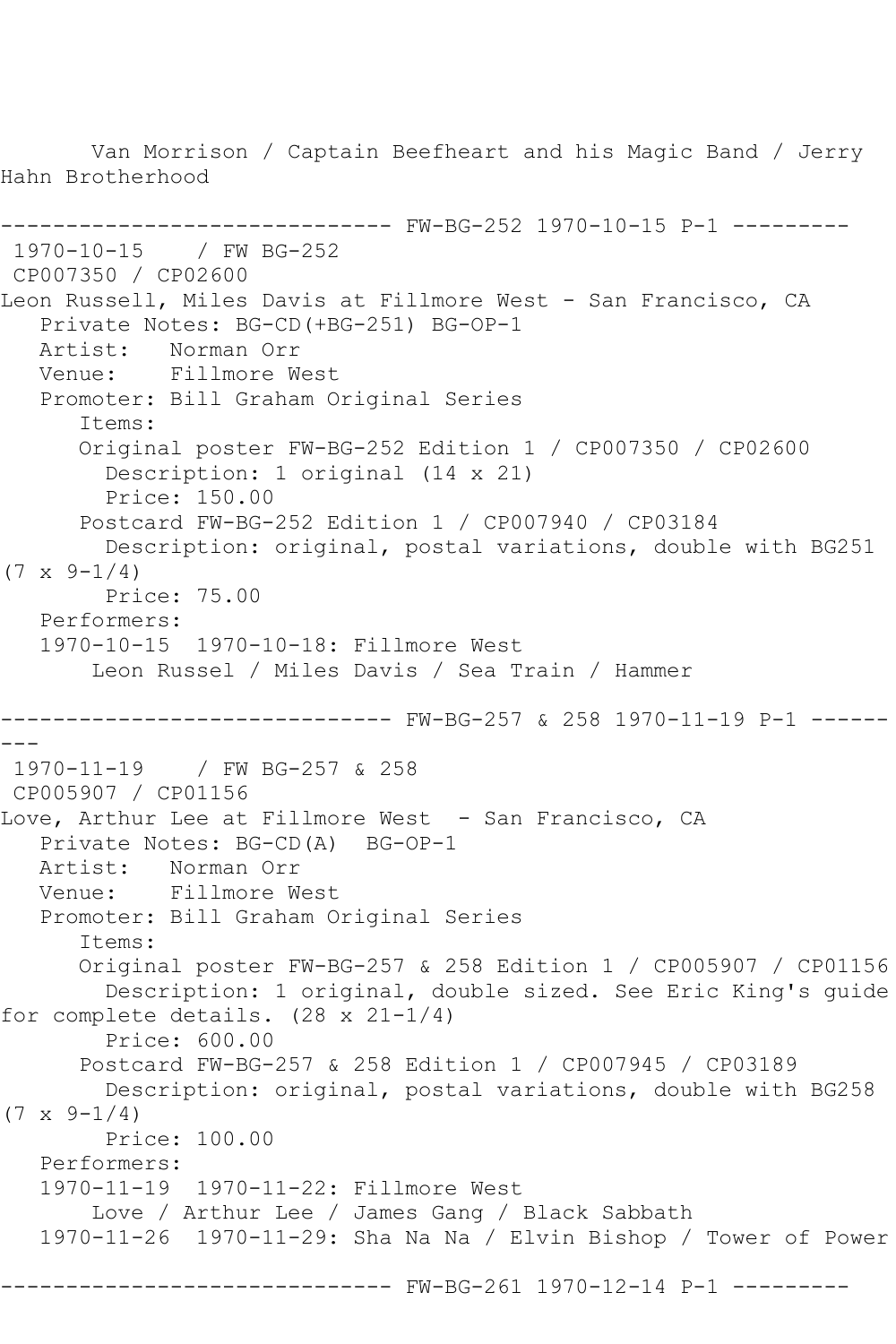1970-12-14 / FW BG-261 CP007357 / CP02607 Incredible String Band, Ravi Shankar at Fillmore West - San Francisco, CA Private Notes: BG-CD(A) BG-OP-1 Artist: Norman Orr Venue: Fillmore West Promoter: Bill Graham Original Series Items: Original poster FW-BG-261 Edition 1 / CP007357 / CP02607 Description: 1 original (14 x 21) Price: 150.00 Postcard FW-BG-261 Edition 1 / CP007948 / CP03192 Description: original, postal variations, double with BG262  $(4-5/8 \times 7)$  Price: 25.00 Performers: 1970-12-14: Fillmore West Incredible String Band 1970-12-16: Ravi Shankar 1970-12-17 1970-12-20: Paul Butterfield Blues Band / Buddy Miles / Quartermass ------------------------------ FW-BG-262 1970-12-26 P-1 --------- 1970-12-26 / FW BG-262 CP007358 / CP02608 Delaney and Bonnie, Voices of East Harlem at Fillmore West - San Francisco, CA Private Notes: BG-CD(A) BG-OP-1<br>Artist: Norman Orr Norman Orr Venue: Fillmore West Promoter: Bill Graham Original Series Items: Original poster FW-BG-262 Edition 1 / CP007358 / CP02608 Description: 1 original (14 x 21) Price: 125.00 Postcard FW-BG-262 Edition 1 / CP007949 / CP03193 Description: original, double with BG261 (4-5/8 x 7) Price: 20.00 Performers: 1970-12-26 1970-12-29: Fillmore West Delaney and Bonnie / Voices of East Harlem / Jam / Factory ------------------------------ FW-BG-264 1970-12-31 P-1 --------- 1970-12-31 / FW BG-264 CP007359 / CP02609 Cold Blood, Boz Scaggs at Fillmore West - San Francisco, CA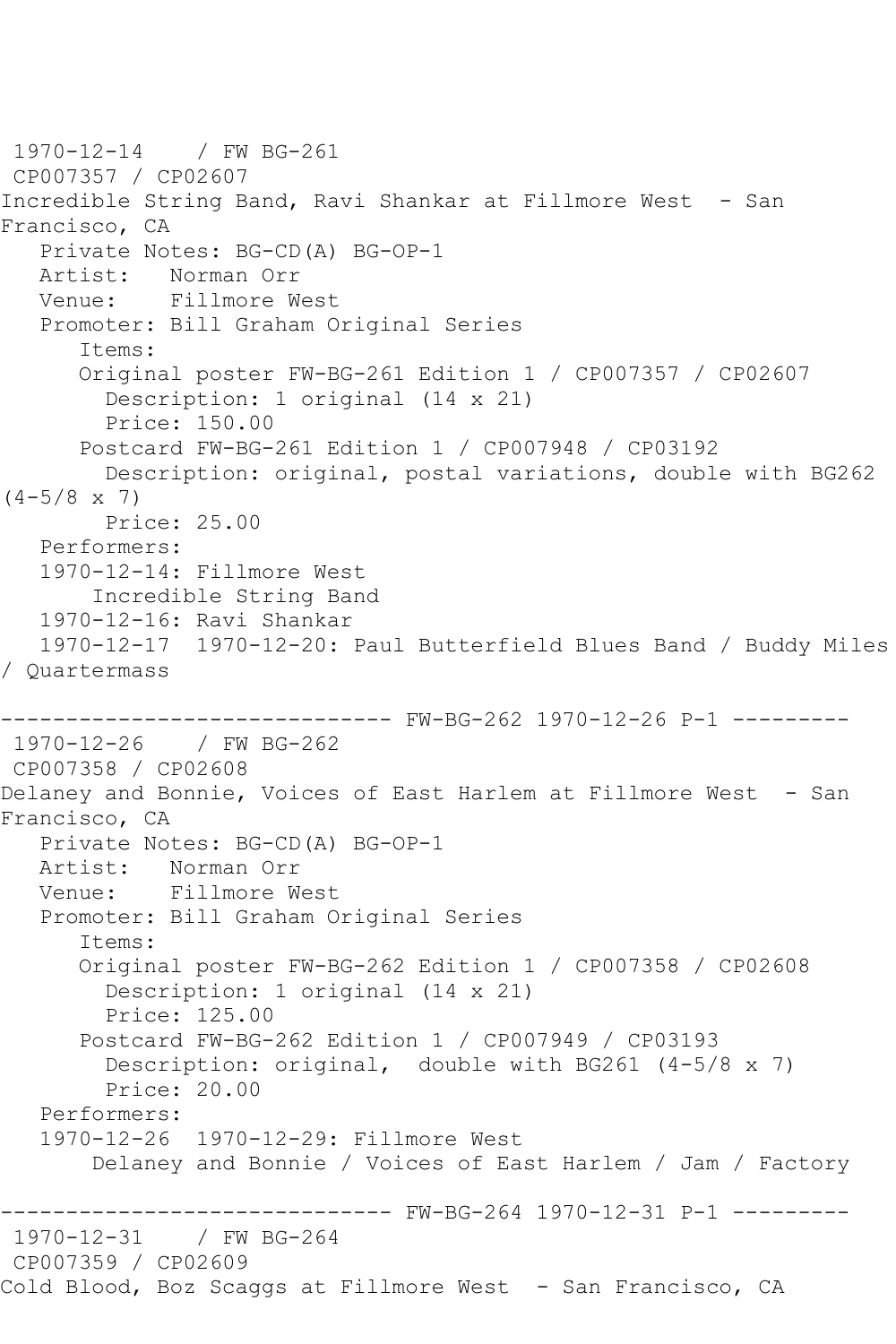Private Notes: BG-CD(A) BG-OP-1 Artist: Norman Orr Venue: Fillmore West Promoter: Bill Graham Original Series Items: Original poster FW-BG-264 Edition 1 / CP007359 / CP02609 Description: 1 original (14 x 21) Price: 15.00 Postcard FW-BG-264 Edition 1 / CP007951 / CP03195 Description: original, postal variations, double with BG265  $(4-5/8 \times 7-1/4)$  Price: 20.00 Performers: 1970-12-31: Fillmore West Cold Blood / Boz Scaggs / Voices of East Harlem / Elvin Bishop 1971-01-01: Cold Blood / Boz Scaggs / Voices of East Harlem 1971-01-02: Cold Blood / Boz Scaggs / Voices of East Harlem 1971-01-03: Cold Blood / Boz Scaggs / Voices of East Harlem / Stoneground ----- FW-BG-265 1971-01-07 P-1 ---------1971-01-07 / FW BG-265 CP007360 / CP02610 Spirit, Elvin Bishop at Fillmore West - San Francisco, CA Private Notes: BG-CD(A) BG-OP-1 Artist: Norman Orr Venue: Fillmore West Promoter: Bill Graham Original Series Items: Original poster FW-BG-265 Edition 1 / CP007360 / CP02610 Description: 1 original (14 x 21) Price: 100.00 Postcard FW-BG-265 Edition 1 / CP007952 / CP03196 Description: original, postal variations, double with BG264  $(4-9/16 \times 6-15/16)$  Price: 20.00 Performers: 1971-01-07 1971-01-10: Fillmore West Spirit / Elvin Bishop / Kwane and the Kwan Ditos ------------------------------ FW-BG-268 1971-01-28 P-1 --------- 1971-01-28 / FW BG-268 CP007361 / CP02611 Hot Tuna, Jack Cassidy at Fillmore West - San Francisco, CA Private Notes: BG-CD(A) BG-OP-1 Artist: Norman Orr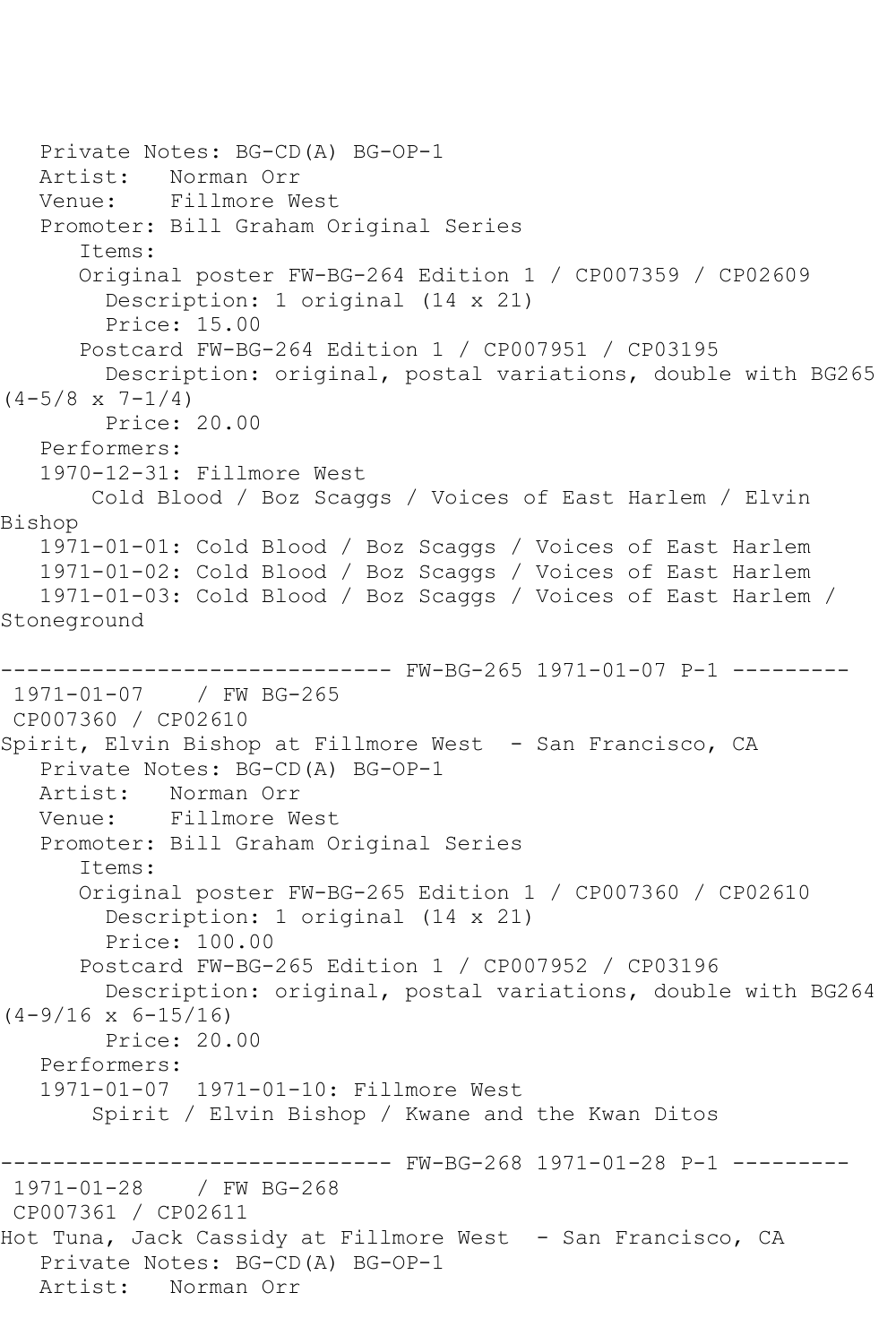```
 Venue: Fillmore West
    Promoter: Bill Graham Original Series
       Items:
       Original poster FW-BG-268 Edition 1 / CP007361 / CP02611
         Description: 1 original (14 x 21)
         Price: 400.00
       Postcard FW-BG-268 Edition 1 / CP008918 / CP04435
         Description: original, postal variations, double with BG269 
(4-5/8 \times 7) Price: 50.00
    Performers:
    1971-01-28 1971-01-31: Fillmore West
        Hot Tuna / Jack Cassidy / Jorma Kaukonen / Allman Brothers / 
24 Piece Trinidad Tripoli Steel Band
         ------------------------------ FW-BG-269 1971-02-04 P-1 ---------
1971-02-04 / FW BG-269
CP007346 / CP02596
B.B. King, Ballin' Jack at Fillmore West - San Francisco, CA
    Private Notes: BG-CD(A) BG-OP-1
   Artist: Norman Orr
   Venue: Fillmore West
    Promoter: Bill Graham Original Series
       Items:
       Original poster FW-BG-269 Edition 1 / CP007346 / CP02596
         Description: 1 original (14 x 21)
         Price: 200.00
       Postcard FW-BG-269 Edition 1 / CP007970 / CP03214
         Description: original, double with BG268 (4-5/8 x 7)
         Price: 40.00
    Performers:
    1971-02-04 1971-02-07: Fillmore West
        B.B. King / Ballin' Jack / Christian Rapid
                ------------------------------ FW-BG-273 & 274 1971-03-11 P-1 ------
---
1971-03-11 / FW BG-273 & 274
CP005909 / CP01158
Poco, Bill Graham Presents at Fillmore West - San Francisco, CA
  Private Notes: BG-CD(G+D+F) BG-OP-1<br>Artist: Norman Orr
             Artist: Norman Orr
   Venue: Fillmore West
   Promoter: Bill Graham Original Series
       Items:
       Original poster FW-BG-273 & 274 Edition 1 / CP005909 / CP01158
         Description: 1 original, double sized. See Eric King's guide 
for complete details. (28 x 22)
```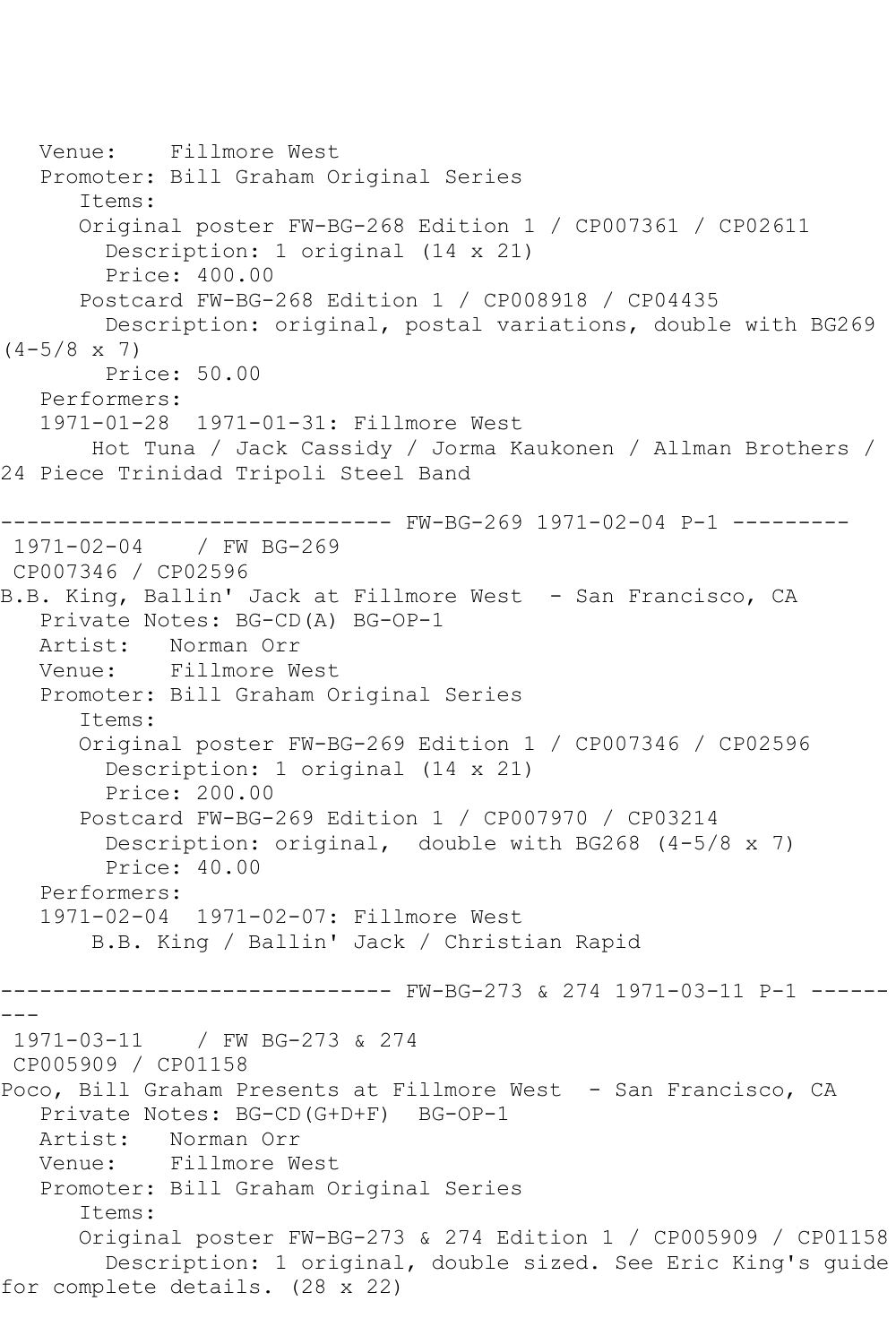```
 Price: 250.00
       Postcard FW-BG-273 & 274 Edition 1 / CP007959 / CP03203
         Description: original, many variations, double with BG274 
(7-1/4 \times 9-1/4) Price: 125.00
       Postcard FW-BG-273 & 274 Edition 1 / CP007958 / CP03202
         Description: original, many variations, double with BG274 
(7-1/4 \times 9-1/4) Price: 125.00
       Postcard FW-BG-273 & 274 Edition 1 / CP007960 / CP03204
         Description: original, many variations, double with BG274 
(7-1/4 \times 9-1/4) Price: 125.00
    Performers:
    1971-03-12 1971-03-14: Fillmore West
        Poco / Bill Graham Presents / Bill Graham Presents
    1971-03-18 1971-03-21: Siegel Schwall Blues Band / Wishbone Ash
    1971-03-11 1971-03-14: Sons of Champlin / Mark Almond / 
Commander Cody
------------------------------ PALK 1994-12-08 P-1 ---------
1994-12-08 / PALK 
CP018191 / NOR02
John Lennon at Palookaville - Santa Cruz, CA
  Artist: Norman Orr<br>Venue: Palookavil
            Palookaville
       Items:
       Original poster PALK Edition 1 / CP018191 / NOR02
   Performers:
    1994-12-08: Palookaville
        John Lennon
------------------------------ PALK 1995-01-21 P-1 ---------
1995-01-21 / PALK 
CP018194 / NOR05
Jimi Hendrix at Palookaville - Santa Cruz, CA
   Artist: Norman Orr
   Venue: Palookaville
       Items:
       Original poster PALK Edition 1 / CP018194 / NOR05
    Performers:
    1995-01-21: Palookaville
        Jimi Hendrix
                   ------------------------------ PALK 1995-07-16 P-1 ---------
1995-07-16 / PALK 
CP018192 / NOR03
```